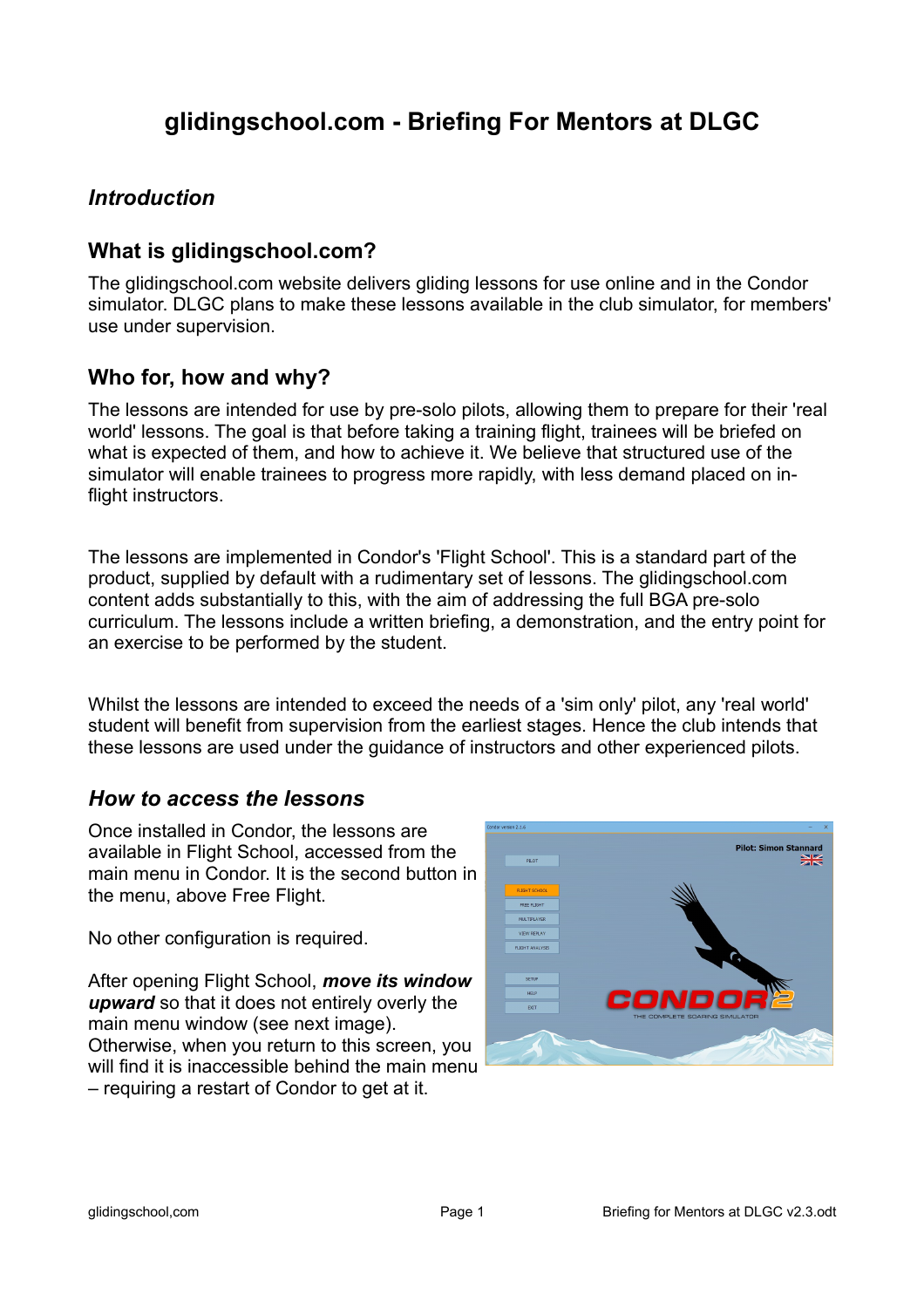Flight School has four tabs (top left), so lessons can be split into Basic, Intermediate, etc. By default, the glidingschool.com lessons are available in the Basic tab, as shown. They may also be installed in the Intermediate tab, in which case the Basic ones will have descriptive messages displayed during the demonstrations, whereas the Intermediate ones won't (this is installation-dependent).

Scroll down to the required lesson in the left panel, to display the lesson text in the panel on the right. *If the lesson text exceeds the window size, click in the window and scroll up and down* to see the full text (using the mouse wheel or keyboard arrow keys).



# *What is in a Flight School Lesson?*

The lessons have three elements:

|  | <b>Description</b> | A page of text and illustrations. |
|--|--------------------|-----------------------------------|
|--|--------------------|-----------------------------------|

- **Demonstration** A playback of a Condor flight showing how the skill is performed.
- **Exercise** The trainee's chance to practice the skill.

The **Description** typically contains:

- **Introduction** To set the scene.
- **Learning Points** What you'd expect.
- **Scenario and Demonstration** A description of what happens in the demonstration and relevant factors such as weather.
- **Pre-Flight**  As required for the exercise.
- **Configuration** • **Performing the Exercise** Relevant advice.
- **Notes** As needed.
- **Further Reading** Notably references to Passenger to Pilot and the BGA Instructors' Manual.

The **Demonstration** is accessed by the **View Lesson** button (Middle button, bottom right hand corner). They are parts of flights previously recorded in Condor. Condor takes a moment or two to build the lesson. When it is ready, the lesson will start automatically. Some appear to sit for a few more moments before they get going. Once running, they continue unaided. **Explanatory messages** appear at the top of the screen, ideally timed to match important moments in the demonstration. The messages fade away after a few seconds. New messages will appear above any remaining on the screen, which can be a little confusing - the new message is always at the top.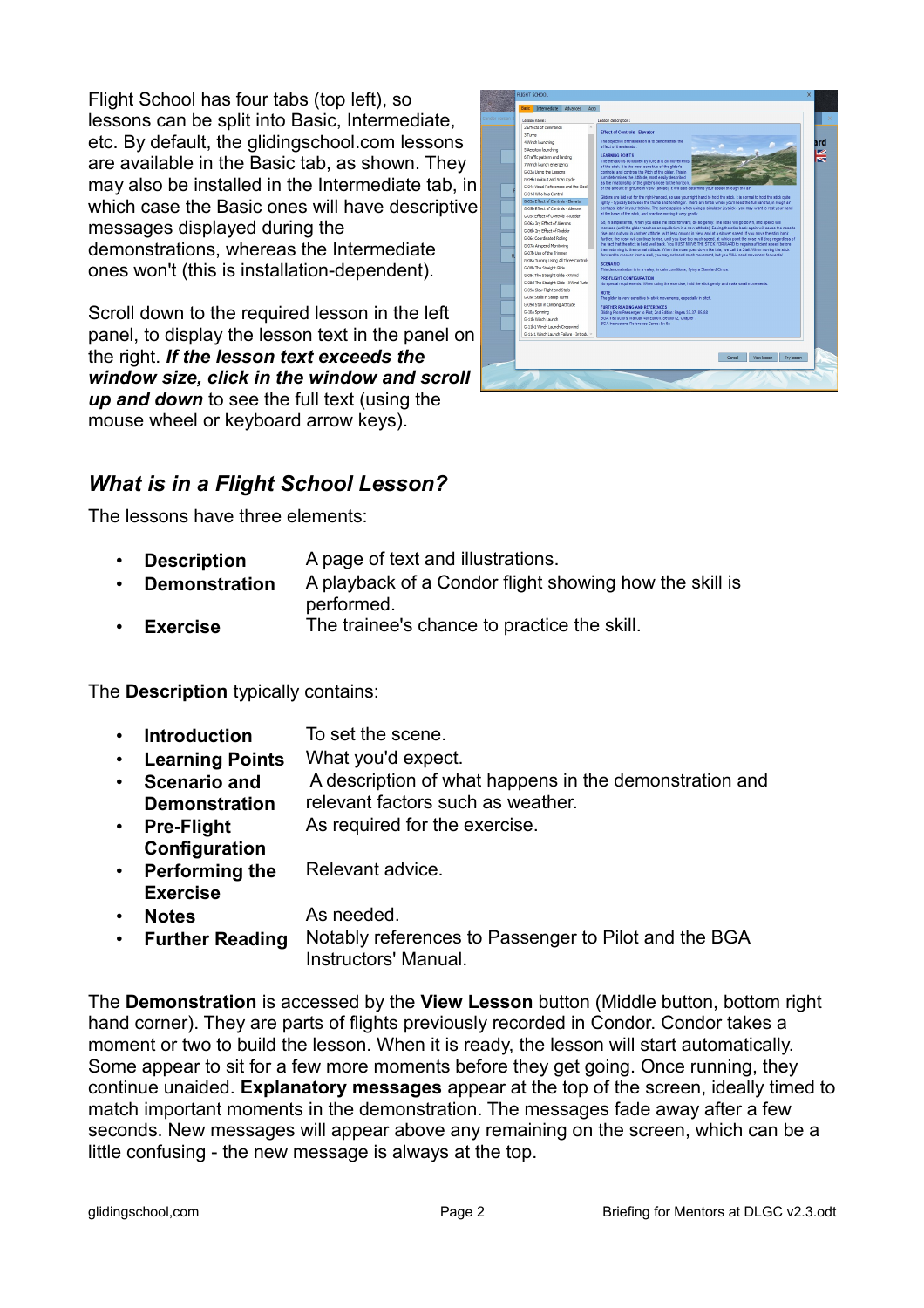- Use **[P] to Pause** the demonstration, for instance when too many messages appear at once and you need a moment to digest them.
- Use **[P] to Unpause** when you're ready to continue with the action. You can't Fast Forward or Rewind demonstrations, but you can replay them from the Flight School menu. Most demonstrations are short, so this is the best way to familiarise yourself with the messages and digest the actions.
- Use **[Esc]** to access the **Game Menu** for the option to Exit Lesson. This can be used at any time in the lesson, so if it goes on a bit, press [Esc]. You will be returned to the Flight School.

The **Exercise** is accessed by the **Try Lesson** button (Right hand button, bottom right corner). At this point, you are flying in Condor. The exercise will start in exactly the same circumstances as the demonstration, so the trainee have a fair crack at repeating the demonstration by using the skills just learnt.

# *Preparation and Teaching*

The lessons are intended to stand on their own two feet. Your support as an instructor or experienced pilot 'mentor' will make for a much better learning experience though. For maximum benefit, familiarise yourself with the lessons so that you know what's covered, where and how. You can do this in Condor, or on the website [www.glidingschool.com.](http://www.glidingschool.com/) If you'd like a copy of the lessons for home use, please request them via the website.

The lessons are typically much less than a page of A4, and focus on visualising the 'how', rather than exploring the theory of 'why' (which is very well covered elsewhere). The demonstrations are also brief, lasting 1-2 minutes each. However, there are approximately 40 of them. The upside is that none of the content should be new to you! Whether you leave the trainee to read the lesson text, or go through it line by line together is up to you, and it remains to be seen how this will work best. You have the opportunity to check their understanding at any point. Similarly with the demonstrations. Note, the demonstrations on the website are videos, so they can be rewound etc, while the Condor versions can only be paused. Note also that the demonstrations on the website are being developed to include animation and voice-over that isn't possible in Condor. Where these are available, the Condor 'vanilla' version is also available alongside for easy access.

The lessons are presented in a sequence, based on the Instructors' Card, that leads up to circuits and landings. In the real world, trainees tend to learn lessons in a slightly more opportunistic sequence. So it might make sense to teach the landings before launch failures. Being a simulator, you can mix and match as needed. We have also taken advantage of the simulator to enable exercises that are not normally permitted in real life, such as low level launch failures.

# *Self-Briefing Progress Card*

The mentee will have a progress card. This allows them to track their own self-study as they read and view the lessons. The final column allows mentors to sign off the mentee's progress to a 'Sim-Solo' standard, and hence allows mentees to work with multiple mentors.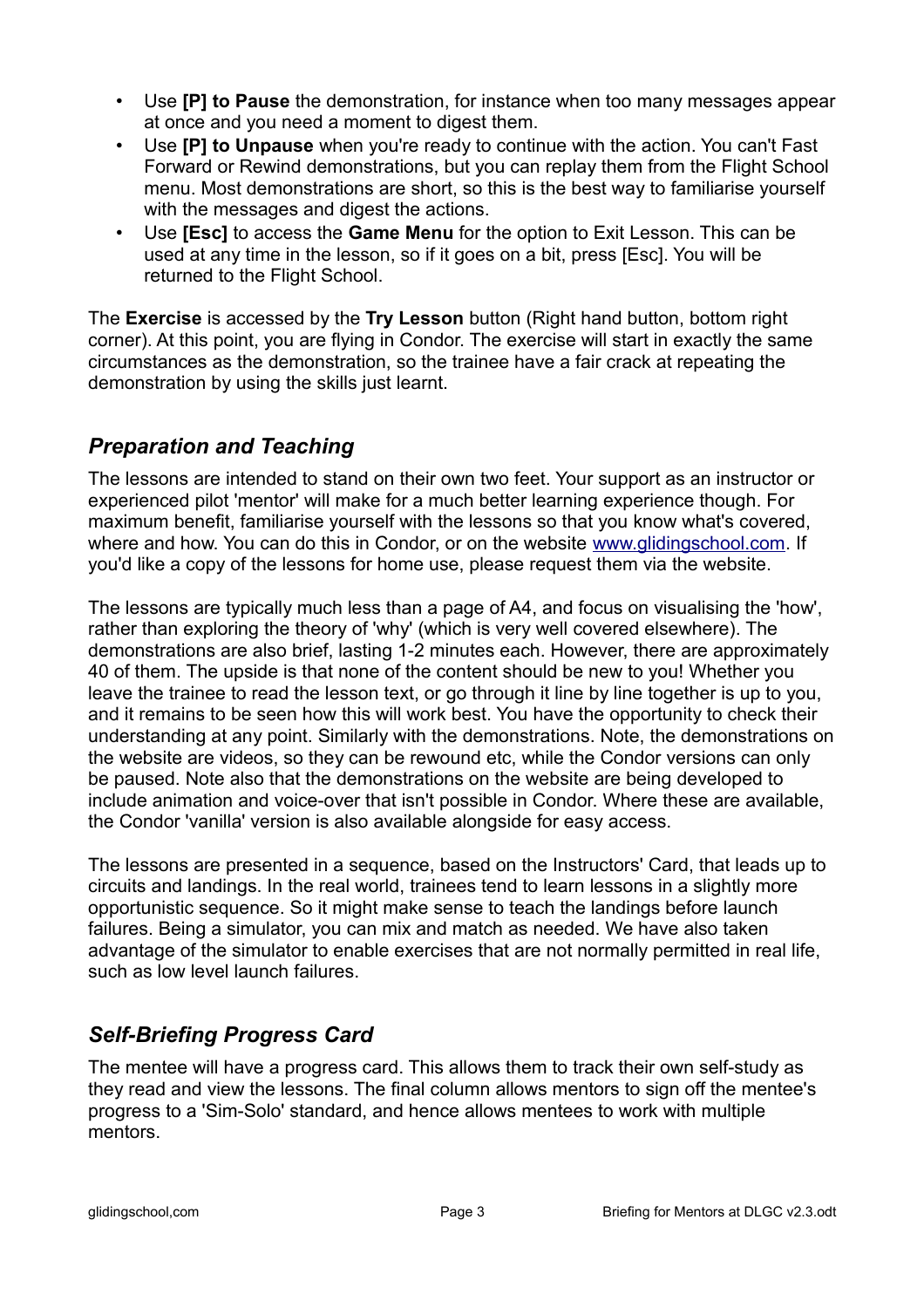#### *Instructor Assessment*

Brian Allen has suggested that we review the mentees' performance when they're ready, or towards the beginning of the summer season. The idea is for it to be milestone and incentive to achieve a "Sim Solo" status, signed off on their Self-Briefing Progress Card.

### *Instructor Support*

Ask for advice from instructors if you require it. Dave Martin and Brian Allen have volunteered their support for mentors, for example with keeping th lessons relevant and interesting.

# *Remote Instruction*

Instruction and mentoring from home is effective. The mentee needs to have Condor. Zoom allows you to see exactly the same as the mentee, and to provide feedback in realtime. There is further advice on the club's members' website.

### *Location of Lessons and Exercises*

The demonstrations and exercises take place in the default scenery (Slovakia), rather than our site at Camphill. There are several reasons for this:

- Every Condor user will have it.
- A variety of scenery is used, matched to the needs of the lesson.
- The standard UK sceneries available for home users lack a detailed version of Camphill.
- The enhanced scenery with Camphill detail is not yet generally available.
- The goal of the lessons is to teach the basic generic flying skills. "Camphill skills" are regarded as a level above, and for now can only be taught in the real world, although there are some sim exercises set up elsewhere in the club's Condor (see Flight Plans).
- Generic skills will be the foundation for all local adaptations, and will benefit all potential users.

#### *Lessons from Sim Mentoring*

- At the outset, use the correct lesson to teach the required skill. Beware finishing an exercise then practising another skill not best suited to the environment just used.
- Thereafter, it may be useful to use varying scenarios to practise the required skill, and perhaps to see its relevance.
	- For example, the lesson on Turning takes place in a valley in still air. The hills provide references to turn on a heading. However, the air is not entirely calm, and the uneven horizon may be distracting. Hence, the scenario associated with Monitoring Airspeed may be better for the early turning practise: it is high, flat and calm.
	- The Straight Glide in a Crosswind exercise is also good practise for early coordination of controls in turns, as it requires continuous small corrections to